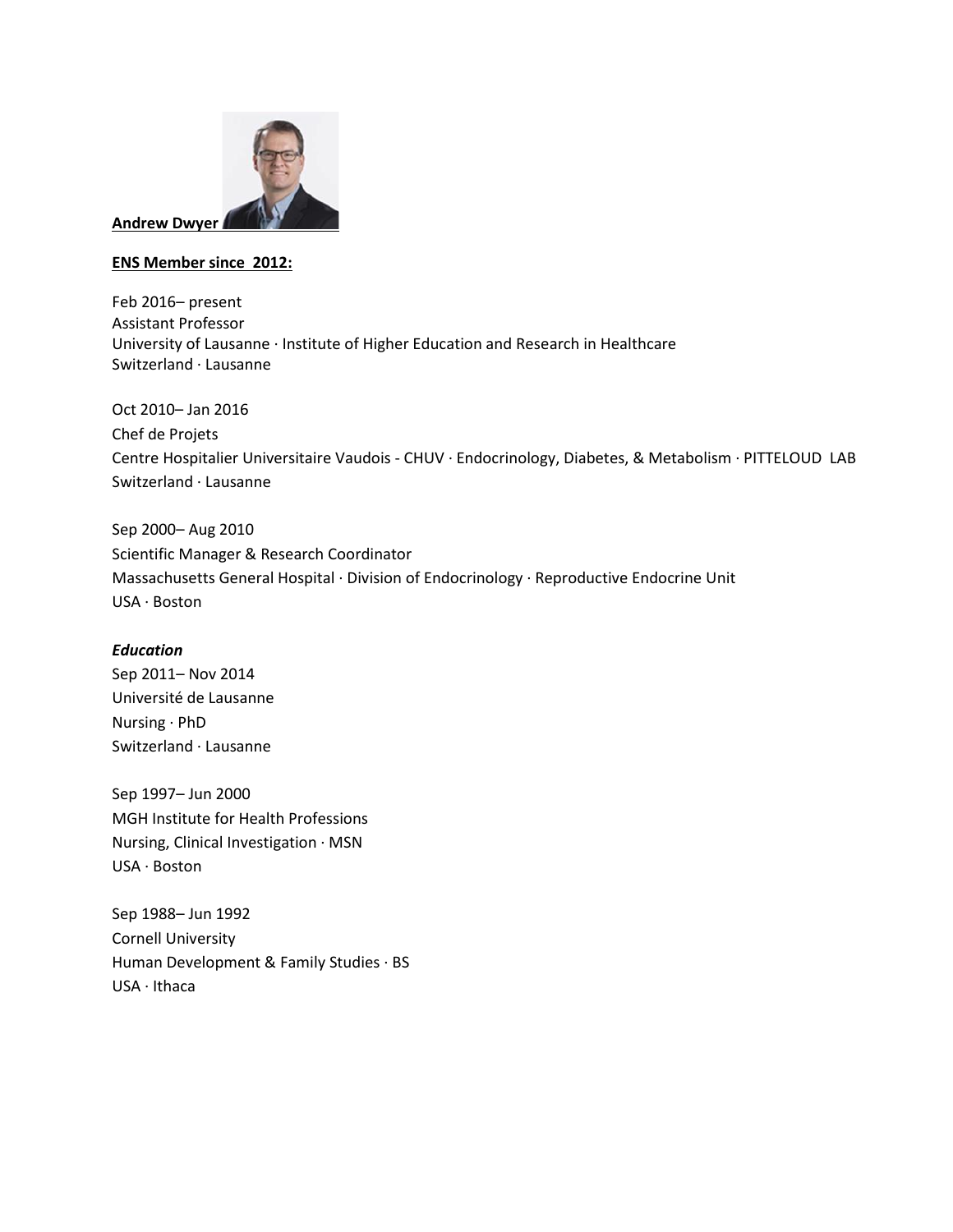ENS RESEARCH AWARDS AND POSTERS:

ENS Poster presentation:

2016: Unheard Voices: The Experience and Illness Perceptions

Of Women with Kallman syndrome .*26th Annual Endocrine Nurses Society Symposium. <sup>3</sup> rd April 2016 Boston,Mass.*

ENS Podium Presentation

2014: When the Hoof Beats Are from Zebras-The Endocrine Nurses Role in Rare Disorders: Assessment, Intervention and Advocacy. 14th . *25th Annual Endocrine Nurses Society Symposium*, 14th June 2014, San Diego. CA.

Articles: *Total of 95 as first or co-author.* 

• **Article: [Genetic testing facilitates prepubertal diagnosis of congenital hypogonadotropic hypogonadism](https://www.researchgate.net/publication/313739721_Genetic_testing_facilitates_prepubertal_diagnosis_of_congenital_hypogonadotropic_hypogonadism)**

Article · Feb 2017 · Clinical Genetics

- **Article: [Feasibility of advanced practice nurse in lung cancer consultations during early treatment: a](https://www.researchgate.net/publication/313408846_Feasibility_of_advanced_practice_nurse_in_lung_cancer_consultations_during_early_treatment_a_phase_II_study)  [phase II study](https://www.researchgate.net/publication/313408846_Feasibility_of_advanced_practice_nurse_in_lung_cancer_consultations_during_early_treatment_a_phase_II_study)**
- **Article: [Patients with variations of sex development : An example of interdisciplinary care](https://www.researchgate.net/publication/311225035_Patients_with_variations_of_sex_development_An_example_of_interdisciplinary_care)**
- **Article: [Society for Endocrinology UK guidance on the evaluation of suspected disorders of sexual](https://www.researchgate.net/publication/309227297_Society_for_Endocrinology_UK_guidance_on_the_evaluation_of_suspected_disorders_of_sexual_development_Emphasising_the_opportunity_to_predict_adolescent_pubertal-failure_through_a_neonatal_diagnosis_of_)  [development: Emphasising the opportunity to predict adolescent pubertal-failure through a neonatal](https://www.researchgate.net/publication/309227297_Society_for_Endocrinology_UK_guidance_on_the_evaluation_of_suspected_disorders_of_sexual_development_Emphasising_the_opportunity_to_predict_adolescent_pubertal-failure_through_a_neonatal_diagnosis_of_)  [diagnosis of absent mini-puberty](https://www.researchgate.net/publication/309227297_Society_for_Endocrinology_UK_guidance_on_the_evaluation_of_suspected_disorders_of_sexual_development_Emphasising_the_opportunity_to_predict_adolescent_pubertal-failure_through_a_neonatal_diagnosis_of_)**

**Article: [Effectiveness of nursing discharge planning interventions on health-related outcomes in](https://www.researchgate.net/publication/309270999_Effectiveness_of_nursing_discharge_planning_interventions_on_health-related_outcomes_in_discharged_elderly_inpatients_a_systematic_review)  [discharged elderly inpatients: a systematic review](https://www.researchgate.net/publication/309270999_Effectiveness_of_nursing_discharge_planning_interventions_on_health-related_outcomes_in_discharged_elderly_inpatients_a_systematic_review)**

- **Article: [Adherence to treatment in men with hypogonadotropic hypogonadism](https://www.researchgate.net/publication/308387135_Adherence_to_treatment_in_men_with_hypogonadotropic_hypogonadism)**
- **Article: [Multidisciplinary management of diabetic kidney disease: a systematic review and meta-analysis](https://www.researchgate.net/publication/306096389_Multidisciplinary_management_of_diabetic_kidney_disease_a_systematic_review_and_meta-analysis)**
- **Article: [Congenital hypogonadotropic hypogonadism: Implications of absent mini-puberty](https://www.researchgate.net/publication/303495964_Congenital_hypogonadotropic_hypogonadism_Implications_of_absent_mini-puberty)**
- **Article: [Unmet health and information needs of women with hypogonadotropic hypogonadism](https://www.researchgate.net/publication/303527307_Unmet_health_and_information_needs_of_women_with_hypogonadotropic_hypogonadism)**
- **Article: [Phenotype-genotype analysis in patients with GnRH deficiency in a single center](https://www.researchgate.net/publication/303527124_Phenotype-genotype_analysis_in_patients_with_GnRH_deficiency_in_a_single_center)**
- **Article: [MANAGEMENT OF ENDOCRINE DISEASE: Reversible hypogonadotropic hypogonadism](https://www.researchgate.net/publication/291390268_MANAGEMENT_OF_ENDOCRINE_DISEASE_Reversible_hypogonadotropic_hypogonadism)**
- **Article: [EXPERT CONSENSUS DOCUMENT European Consensus Statement on congenital](https://www.researchgate.net/publication/280329381_EXPERT_CONSENSUS_DOCUMENT_European_Consensus_Statement_on_congenital_hypogonadotropic_hypogonadism-pathogenesis_diagnosis_and_treatment)  [hypogonadotropic hypogonadism-pathogenesis, diagnosis and treatment](https://www.researchgate.net/publication/280329381_EXPERT_CONSENSUS_DOCUMENT_European_Consensus_Statement_on_congenital_hypogonadotropic_hypogonadism-pathogenesis_diagnosis_and_treatment)**
- **Article: [Research topic: identifying the needs of patients with Congenital Hypogonadotrophic](https://www.researchgate.net/publication/277355664_Research_topic_identifying_the_needs_of_patients_with_Congenital_Hypogonadotrophic_Hypogonadism_implications_for_nursing_practice)  [Hypogonadism, implications for nursing practice](https://www.researchgate.net/publication/277355664_Research_topic_identifying_the_needs_of_patients_with_Congenital_Hypogonadotrophic_Hypogonadism_implications_for_nursing_practice)**
- **Article: [Comment on reversal of hypogonadotropic hypogonadism in a Chinese cohort](https://www.researchgate.net/publication/274258106_Comment_on_reversal_of_hypogonadotropic_hypogonadism_in_a_Chinese_cohort)**
- **Article: [PP06 E-santé: programme d'éducation thérapeutique électronique pour adolescents et jeunes](https://www.researchgate.net/publication/277631151_PP06_E-sante_programme_d%27education_therapeutique_electronique_pour_adolescents_et_jeunes_adultes_atteints_de_diabete_de_type_1)  [adultes atteints de diabète de type 1](https://www.researchgate.net/publication/277631151_PP06_E-sante_programme_d%27education_therapeutique_electronique_pour_adolescents_et_jeunes_adultes_atteints_de_diabete_de_type_1)**
- **Article: [\[Transition in diabetology\]](https://www.researchgate.net/publication/275587876_Transition_in_diabetology)**